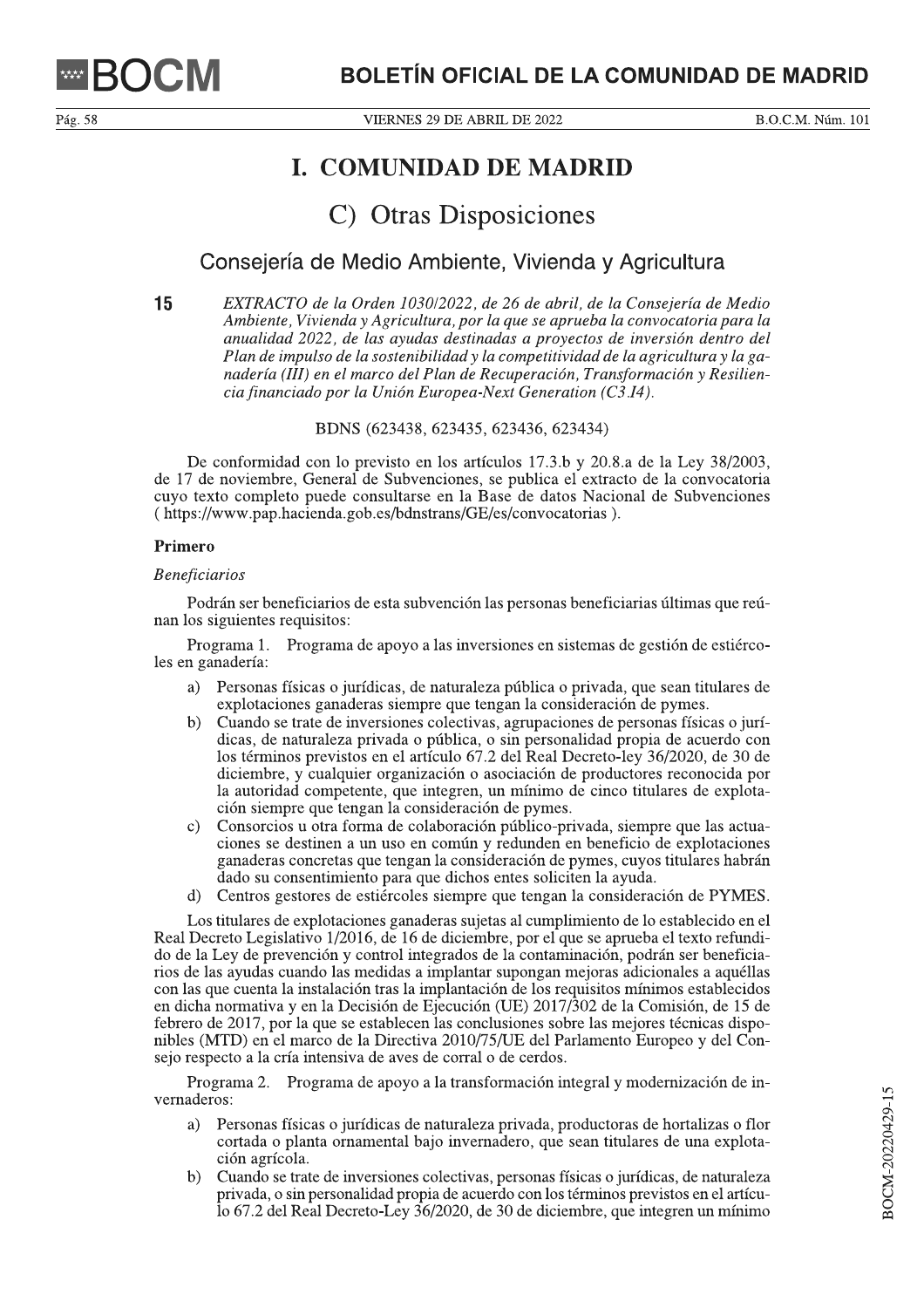VIERNES 29 DE ABRIL DE 2022

de cinco titulares de explotación y cualquier organización de productores de frutas y hortalizas, cooperativa o sociedad agraria de transformación reconocida por la autoridad competente cuyos miembros son titulares de una explotación agraria de producción de hortalizas o flor cortada o planta ornamental bajo invernadero.

No podrán ser beneficiarios últimos de estas ayudas los titulares de explotaciones que deseen llevar a cabo la construcción de un invernadero "ex novo", si bien se podrá destruir un invernadero situado en una ubicación y levantar uno nuevo en otra ubicación, pero siempre dentro de la misma explotación lo cual deberá acreditarse mediante la inclusión en la memoria descriptiva del proyecto de la localización SIGPAC presente y futura del invernadero.

Programa 3. Programa de apoyo a las inversiones en eficiencia energética y energías renovables (biogás y biomasa agrícola):

- Personas físicas o jurídicas, de naturaleza pública o privada, que sean titulares de a) una explotación agrícola o ganadera.
- $\mathbf{b}$ Cuando se trate de inversiones colectivas, agrupaciones de personas físicas o jurídicas, de naturaleza privada, o sin personalidad propia de acuerdo con los términos previstos en el artículo 67.2 del Real Decreto-ley 36/2020, de 30 de diciembre, que integren un mínimo de cinco titulares de explotación y cualquier organización o asociación de productores reconocida por la autoridad competente cuyos miembros sean titulares de una explotación agrícola o ganadera.
- Consorcios u otra forma de colaboración público-privada, siempre que las actua- $\mathbf{c}$ ) ciones se destinen a un uso en común y redunden en beneficio de explotaciones agrícolas y ganaderas concretas, que habrán dado su consentimiento para que dichos entes soliciten la ayuda.

Programa 4. Programa de apoyo para la aplicación de agricultura de precisión y tecnologías 4.0 en el sector agrícola y ganadero:

- Personas físicas o jurídicas, de naturaleza privada o pública, que sean titulares de exa) plotaciones ganaderas y/o agrícolas siempre que tenga la consideración de PYMES.
- $b)$ Personas físicas o jurídicas que presten servicios agrarios, entendiendo por tales quienes desarrollen actividades económicas inscritas en el epígrafe 911, en el 912 o en el 851 en el Impuesto de Actividades Económicas siempre que tenga la consideración de PYMES.
- $\mathbf{c})$ Cuando se trate de inversiones colectivas, agrupaciones de personas físicas o jurídicas, de naturaleza privada o pública, o sin personalidad propia de acuerdo con los términos previstos en el artículo 67.2 del Real Decreto-Ley 36/2020, de 30 de diciembre que integren un mínimo de cinco titulares de explotación siempre que tengan la consideración de pymes y cualquier organización o asociación de productores reconocida por la autoridad competente cuyos miembros sean titulares de una explotación agrícola y/o ganadera.
- Consorcios u otra forma de colaboración público-privada, siempre que los proyec $d)$ tos de inversión se destinen a un uso en común y redunden en beneficio de explotaciones concretas que tengan la consideración de pymes, cuyos titulares habrán dado su consentimiento para que dichos entes soliciten la ayuda.

## Segundo

#### Objeto, finalidad de las ayudas

El objeto de la presente orden es aprobar la convocatoria de ayudas correspondiente a la anualidad 2022, para la realización de inversiones que impulsen la sostenibilidad y la competitividad de la agricultura y la ganadería desagregadas en los siguientes programas:

 $1.$ Programa de apoyo a las inversiones en sistemas de gestión de estiércoles en ganadería.

Programa de apoyo a la transformación integral y modernización de invernaderos.  $2.$ 

3. Programa de apoyo a las inversiones en eficiencia energética y energías renovables (biogás y biomasa agrícola).

4. Programa de apoyo para la aplicación de agricultura de precisión y tecnologías 4.0 en el sector agrícola y ganadero.

La finalidad de estas subvenciones es mejorar la sostenibilidad, la competitividad y la resiliencia del sector agroalimentario desde el punto de vista económico, medioambiental y social.

Pág. 59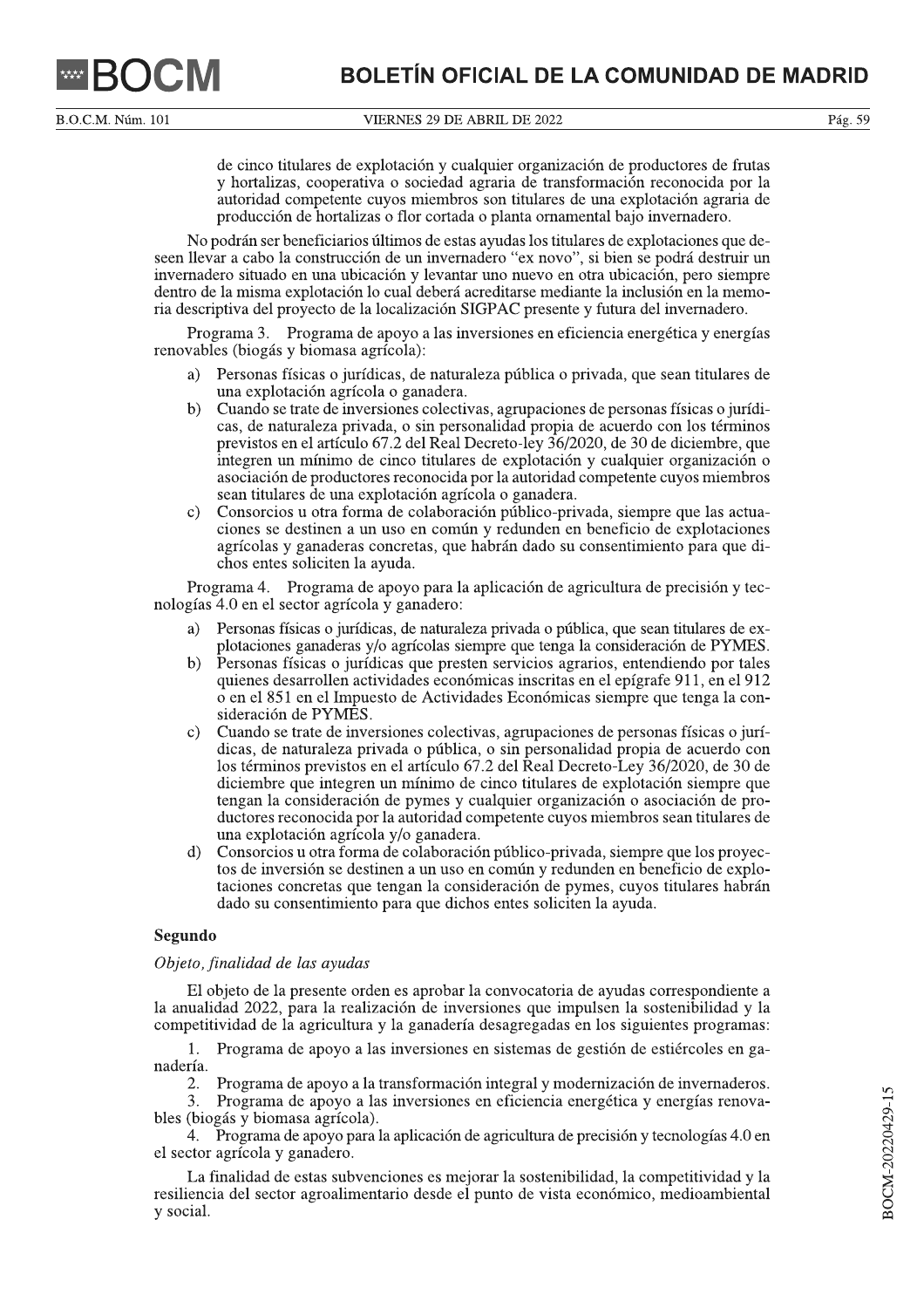VIERNES 29 DE ABRIL DE 2022

B.O.C.M. Núm. 101

Estas ayudas forman parte de la Inversión 3: "Plan de Impulso de la sostenibilidad y competitividad de agricultura y la ganadería. III: Inversiones en agricultura de precisión, eficiencia energética y economía circular en el sector agrícola y ganadero", incluida en el Componente 3: "Transformación Ambiental y Digital del Sistema Agroalimentario y Pesquero", Palanca I: "Agenda Urbana y Rural, lucha contra la despoblación y desarrollo de la agricultura" (C3.I4.) del Plan de Recuperación, Transformación y Resiliencia-Financiado por la Unión Europea-Next Generation.

# **Tercero**

#### Bases reguladoras

Las bases reguladoras de esta convocatoria se regulan en el Real Decreto 948/2021, de 2 de noviembre, por el que se establecen las bases reguladoras para la concesión de ayudas estatales destinadas a la ejecución de proyectos de inversión dentro del Plan de impulso de la sostenibilidad y competitividad de la agricultura y la ganadería (III) en el marco del Plan de Recuperación, Transformación y Resiliencia, publicado en el "Boletín Oficial del Estado" número 263, de 3 de noviembre de 2021.

## **Cuarto**

## Cuantía y financiación de las ayudas

La cuantía total máxima destinada a financiar la convocatoria de la anualidad 2022 asciende a 604.757,00 euros, se contraerá con cargo a los créditos del Subconcepto: 77306 "Actuaciones agrícolas", del Programa 411A, de la Dirección General de Agricultura, Ganadería y Alimentación, con la siguiente distribución por programas:

- $-$  Programa 1: 231.641,00 euros.
- $-$  Programa 2: 45.489,00 euros.
- $-$  Programa 3: 46.524,00 euros.
- Programa 4: 281.103,00 euros.

La presente convocatoria se financia a través del Plan de Recuperación. Transformación y Resiliencia-Financiado por la Unión Europea-Next Generation.

1. En el caso del Programa 1, la intensidad máxima de las ayudas será, con carácter general, de un 50 por 100 del coste elegible excepto en el caso de los beneficiarios contemplados en el artículo 8.2 del Real Decreto 948/2021, de 2 de noviembre, cuyo límite máximo se establece en un 255.

Este límite se incrementará en 20 puntos porcentuales en los siguientes casos:

- a) Cuando se trate de Inversiones colectivas.
- Cuando las inversiones sean realizadas por los beneficiarios recogidos en el ar- $\mathbf{b}$ tículo 8.1 c) del Real Decreto 948/2021, de 2 de noviembre.
- Cuando el beneficiario tenga la condición de joven agricultor.  $\mathbf{c})$

La cuantía máxima de la ayuda serán las recogidas en el artículo 11 del Real Decreto 948/2021, de 2 de noviembre.

2. En el caso del Programa 2, la intensidad máxima de las avudas para cada una de las tipologías de inversión elegibles será la siguiente:

- Para las inversiones de tipo productivo, un máximo de 40 por 100 del coste elegible. a)
- Para las inversiones de tipo no productivo, un máximo de  $65$  por 100 del coste elegible. b)

Estos límites se incrementarán en 20 puntos porcentuales, en el caso de las inversiones colectivas o de inversiones cuyos beneficiarios tengan la condición de jóvenes agricultores.

La intensidad máxima y la cuantía máxima de la ayuda serán las recogidas en el artículo 15 del Real Decreto 948/2021, de 2 de noviembre.

3. En el caso del Programa 3, la intensidad máxima de las ayudas, para cada una de las actuaciones subvencionables, será la siguiente:

- Para las inversiones correspondientes a la actuación 1:30 por 100 del coste elegible. a)
- b) Para las inversiones correspondientes a la actuación 2:45 por 100 del coste elegible.
- Estos límites se incrementarán en:  $\mathbf{c}$ 
	- 5 puntos porcentuales en el caso de las inversiones situadas en zonas asistidas i. del anexo XII, recogidas en la Decisión de la Comisión (2016) 7024, respetando los límites establecidos en el artículo 41.9 del Reglamento (UE) 651/2014 de la Comisión, de 17 de junio de 2014.